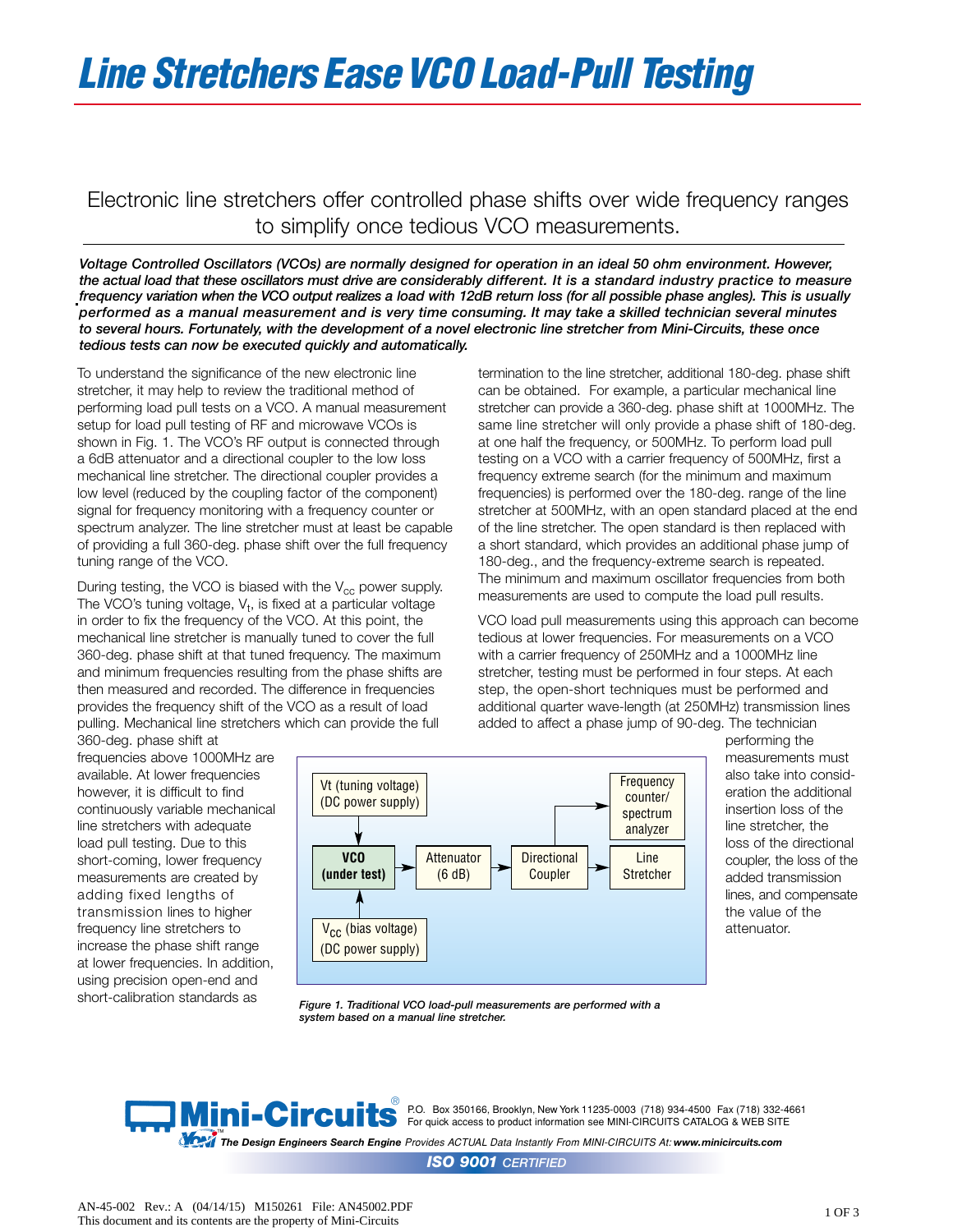Conventional electronic phase shifters can be used for VCO load-pull testing, but these are generally narrowband, with a full 360-deg. phase shift generally available only over a narrow range of a typical VCO's tuning range. In addition, the insertion loss of an electronic phase shift is not constant across the phase-shift range, but tends to enlarge with increasing phase shift. Phase shifters are also subject to distortion as a result of saturation.

Due to shortcomings of conventional electronic phase shifters and mechanical line stretchers, the engineers at Mini-Circuits sought a better method for performing VCO load-pull measurements. This search resulted in development of a line of electronic line stretchers with full 360-deg. phase shifts across wide frequency ranges (see table). The first three models in this line of electronic line stretchers includes units with an octave or more frequency range over a total range of 110 to 1300MHz. These three-port devices feature

a nominal return loss of 10 to 12dB, with electronically adjustable phase ranges of









better than 360-deg. for the fully specified operating frequency ranges. A monitor

| The electronic line stretchers at a glance |                                                         |                                             |                                                       |                                        |                                           |
|--------------------------------------------|---------------------------------------------------------|---------------------------------------------|-------------------------------------------------------|----------------------------------------|-------------------------------------------|
| <b>Model</b><br>number                     | <b>Frequency</b><br>range<br>(MHz)<br>$f_1$ to $f_{11}$ | <b>Input</b><br>power<br>(dBm)<br>(maximum) | <b>Phase</b><br>range<br>$(\text{deg.})$<br>(minimum) | <b>Return loss</b><br>(d)<br>(typical) | Control<br>voltage<br>(V)<br>(start-stop) |
| <b>ELS-210-S</b>                           | 110 to $210$                                            | 10                                          | 360                                                   | 10 to 12                               | $0.5$ to 25                               |
| <b>ELS-450-S</b>                           | 180 to 450                                              | 10                                          | 360                                                   | 10 to 12                               | $0.5$ to 25                               |
| <b>ELS-950-S</b>                           | 400 to 950                                              | 10                                          | 360                                                   | 10 to 12                               | $0.5$ to 25                               |
| <b>ELS-1300-S</b>                          | 750-1300                                                | 10                                          | 360                                                   | 10 to 12                               | 1 to 25                                   |

port supplies a sample of the output signal of the VCO under test at reduced amplitude for monitoring and testing purposes.

The new electronic line stretchers are ideal for use in automated VCO load-pull test setups (Fig. 2).

As the DC control voltage is swept from  $+0.5$  to  $+25$ VDC, the phase angle of the load presented to the VCO changes by more than 360-deg. The VCO/PLL analyzer is set to display the frequency versus DC control voltage (which represents a phase variation of the load). The peak-to-peak difference in the displayed frequency curves provide the load pull (Fig. 3). Each electronic line stretcher is housed in a metal case with female SMA coaxial connectors on all ports. The metal housing measures 1.25"x1.25"x0.75" (3.18x3.18x1.91 cm).

*see us on the web www.minicircuits.com*